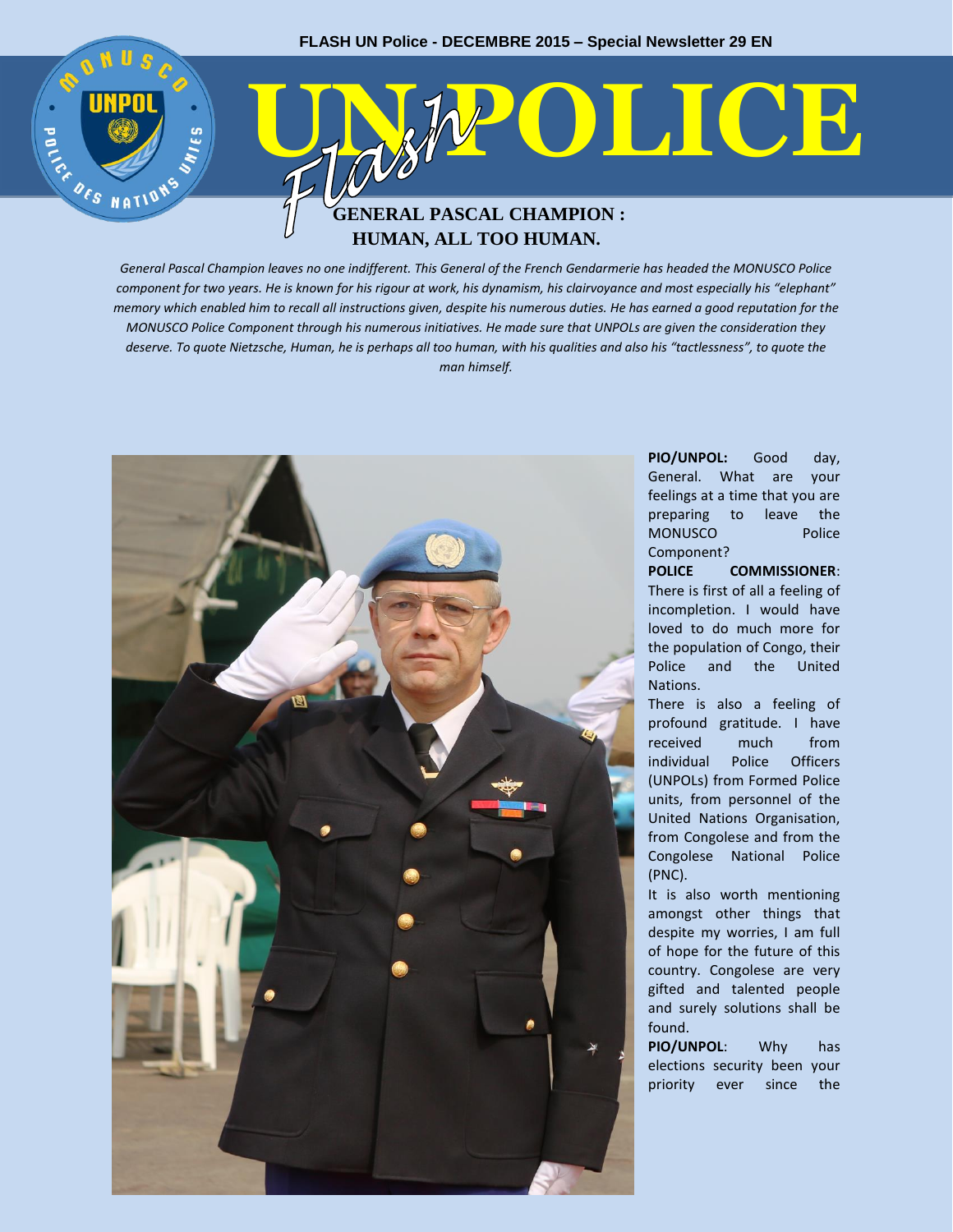publication of the electoral calendar?

**POLICE COMMISIONER**: There are two main reasons. On the one hand, elections always harbor a likelihood of violence. The United Nations has the obligation to work at its best to avoid victims and to protect civilians.

On the other hand, in every country, the Police must always be ready before violence starts. We have to act now to ensure that the PNC are able to save lives, property in a professional manner respecting Human Rights principles.

In 2006 we registered over 300 deaths. In 2011, over 100. Each human life that is lost is a tragedy, but the PNC contributed to this amelioration. Are we going to have more victims in the next two years than in 2006 or less than in 2011?



In this regard, UNPOL has to do its best in support of the host-state police.

**PIO/UNPOL**: What is your appraisal of your privileged partner, the Congolese National Police, after two years of close collaboration?

**POLICE COMMISSIONER**: The PNC has numerous needs and still has a lot to do in order to meet the aspirations of the population. The challenges are multiple and gigantic.

The PNC is making progress every year. As a result of the particularly difficult context, I admire this progress which is often not recognized and quickly forgotten.

At various levels of the PNC, I have seen intelligent, and talented officers full of ambition to attain higher levels of professionalism.

**PIO/UNPOL**: Do you have any regrets? If yes, which and why?

**POLICE COMMISSIONER**: I might have blundered. I probably must have taken some unjust decisions. I regret this while hoping that nothing irreparable was done.

I regret leaving the Congo and leaving MONUSCO. However, it was necessary. I regret because my motivation to accomplish the mandate has been on the increase each passing month, as well as my attachment to Congolese, UNPOLS and the United Nations family.

**PIO/UNPOL**: Any final word?

**Police commissioner**: Hope…..

But if you permit two, I would say we should love.

# **WHAT OTHERS SAY ABOUT HIM…**

# **Colonel Tabasky DIOUF, Deputy Police Commissioner:**



General Pascal CHAMPION who took over as MONUSCO Police Commissioner on 7th January 2014 is the third Police Commissioner under whom I am serving in the United Nations.

Though at his first United Nations Mission experience, he made a difference by his quick adaptation; his will to increase the visibility of UN police; his concern that all members of the component should understand that any useful work should contribute to positive impact on the population and/or our partner (PNC); his command style characterized by decision making based on prior consultation and

analysis of all possible opinions; his constant search for the amelioration of the quality of human resources and to march positions with competences; the consolidation of the headquarters staff motivated principally by his wish to obtain a proper work division, a greater efficiency of the HQ organs and a capacity building of "leaders" in order that they can intervene at a high level in the treatment of top priorities/issues of the Mission; his computer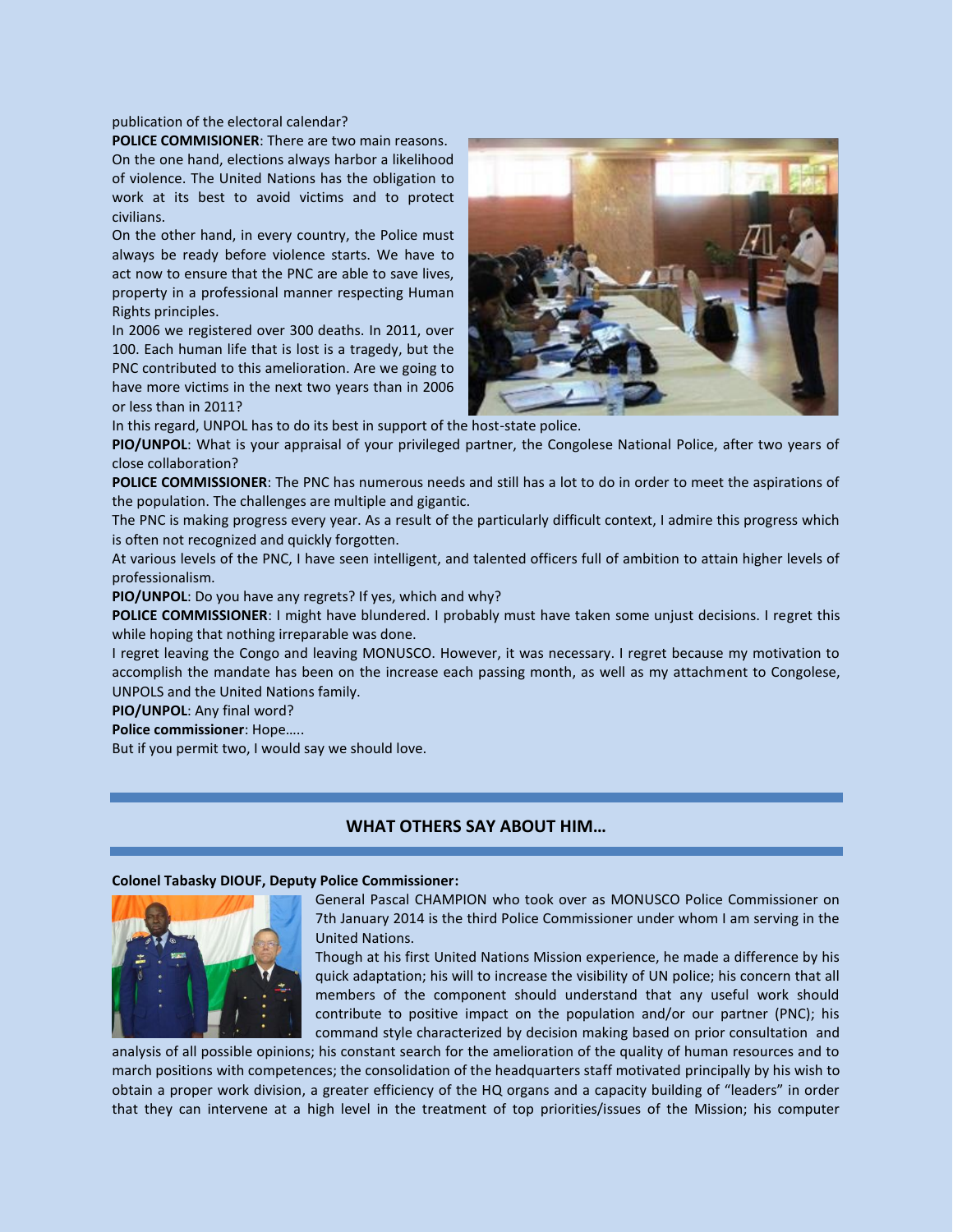mastery and his ability to summarize that enabled him to send out messages at an unrivaled speed; his commitment to safeguard the primacy of the component's interests while showing proof of remarkable efficiency in taking into account the problems faced by Police Officers under his command and his interest for African culture.

Building on the work of his predecessors, he has been able to reinforce the credibility of the Police Component within MONUSCO and our PNC partners through achievements which will forever remain engraved in the functioning and organization of MONUSCO Police.

### **DSP Martin LANYUY, Head of the Strategic Planning Unit:**



General Pascal CHAMPION is the fourth Police Commissioner I have served with. I was deployed in MONUSCO in July 2005 and after six months of field experience, I was redeployed to the Headquarters where I have served successively as Reporting Officer, Head of Information and Documentation Unit, Head of Internal Investigations Unit, Chief of Staff, Planning Officer, OIC Police Commissioner and Head of the Strategic Planning Unit. I want to express my sincere gratitude to the respective Police Commissioners for the confidence bestowed in my humble person.

That said, General Pascal CHAMPION arrived the Mission Area at a time when Security Council Resolution 2098 (2013) had recommended its

reconfiguration and further authorized the deployment of the Force Intervention Brigade (FIB). He therefore has gone through challenges unknown to his predecessors. Just to name a few General Pascal CHAMPION amongst other achievements worked tooth and nail to:

- $\triangleright$  ensure that UNPOL provided and continues to provide full support to the implementation of Islands of Stability (IoS);
- $\triangleright$  enable the PNC take over security responsibilities in areas freed from armed groups through joint FARDC-United Nations Force operations within the scope of a well-defined mission strategy that can be summarized in these terms: SHAPE, CLEAR, HOLD, and BUILD;
- enhance MONUSCO support to the PNC as they prepare to ensure the organization of a hitch-free electoral process without undue loss of human lives and property, establishing the inseparable link between electoral violence and Protection of Civilians (POC) challenges;

Thanks to his vision and clairvoyance, a special strategy dubbed "SOLIB" was put in place in Beni town to secure the population and property following the launching of operations against the ADF rebel group. This strategy is quoted today as a model in the peacekeeping world, and has been presented to the Security Council of the United Nations in New York. Though much still has to be done in this very complex Mission, at the time General CHAMPION is leaving MONUSCO, he should be happy and proud for having brought his contribution to the building of lasting peace in the Democratic Republic of Congo. He will be remembered by many for his rigorous management style but more so his unmeasured ergo for tangible results in mandate implementation. In his Front Office, he will be remembered for the detailed nature of his instructions but also his open mindedness, and humane managerial style. I personally wish him every success in his future professional engagements. MONUSCO was his way-in into the United Nations system, it is my fervent wish that, like many other peacekeepers, he should attain higher heights within in order to continue to share his wealth of experience in the interest of global peace.

#### **General AWACHANGO UMIYA Vital, PNC North Kivu Provincial Commander:**



I would like to join my voice to that of the entire UNPOL to bear testimony of the good work of this General and his commitment to support the Congolese National Police in its mission of protection of persons and property. This man with a new vision for a real MONUSCO support and participation through UNPOL in the protection of the Congolese population, author of "yes for the security of MONUSCO Personnel, but better still, the protection of the Congolese population in crimeprone areas. Personally, I am the most fortunate Provincial Commander, because I benefitted from the contribution of General Pascal directly as a result of the presence of the second Headquarters of MONUSCO in Goma.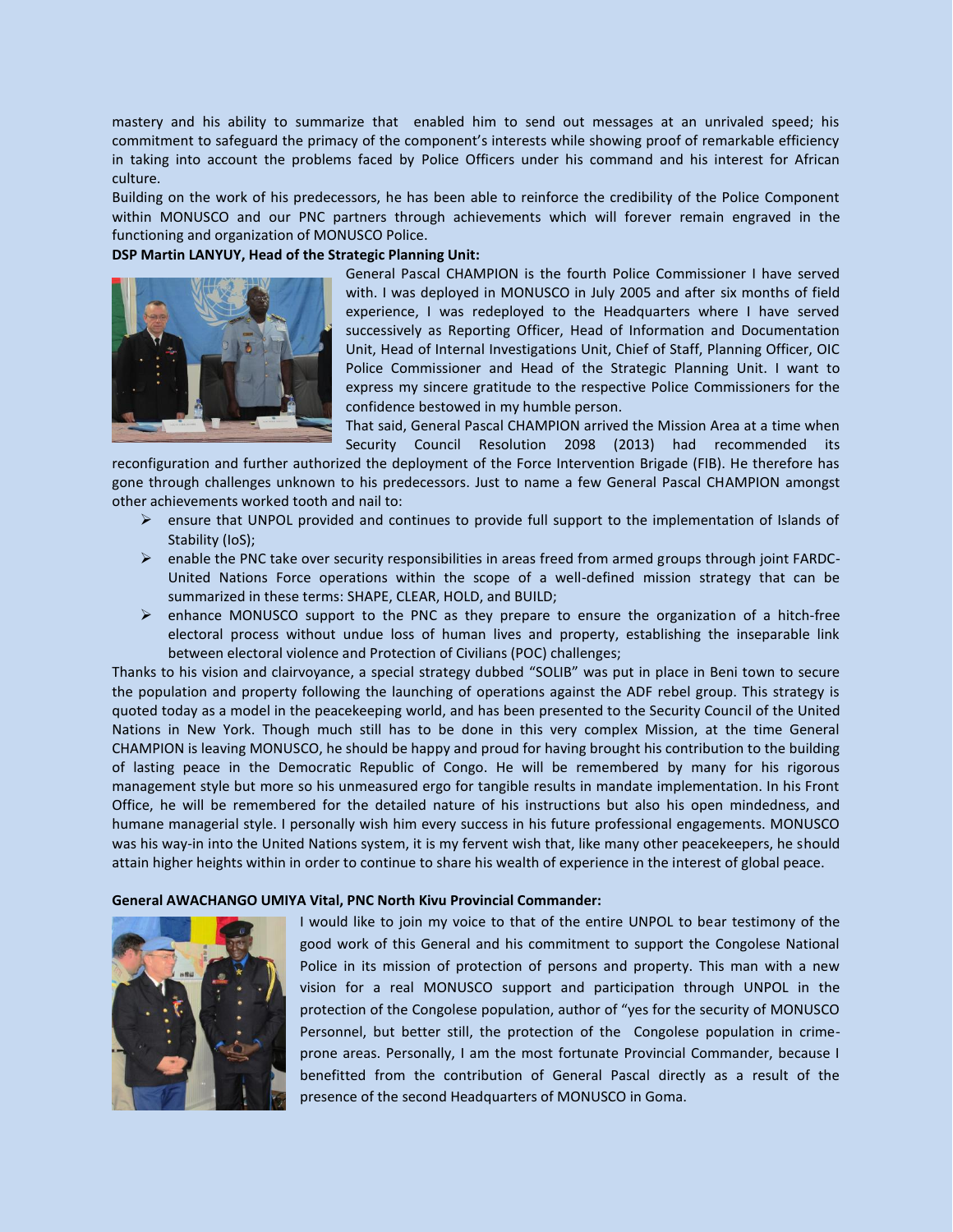General, you are going, but you are and will remain in our hearts. Thank you.



#### **TAMSIR Diakite, Chief of Operations:**

The memories that I keep of General Pascal CHAMPION after two years spent with us are first those of a cultured man, eager to learn African traditions and a high capacity of adaptation. During his break time under the shed opposite his Lake Kivu side office, he loved discussing and marveling over some aspects of African tradition, and more especially on poetry. This aspect of his personality is often either forgotten or drowned by his passion for work that he raised to the rank of a vocation, his rigour. General Pascal CHAMPION is a literary person, full of knowledge in the arts and letters, and this stroke me very much.

He will also be remembered as a hypersensitive person, who despite his rank, did not hesitate to ask for forgiveness (orally or written), when after a meeting he realized that he hurt a collaborator, and who accepted the opinions of all those who were able to convince him, irrespective of rank. This is a sign of greatness.

From the professional perspective, he has impressed me by his capacity to recall all his instructions, deadlines set, and by his capacity to listen and retain: ADF/Nalu, FDLR, LRA, security of electoral process, fight against charcoal exploitation, UAVs, SOLIB evaluation, HQ staff consolidation, etc. He showed better mastery of these issues than the focal points in charge of their follow-up activities.

It will go down in history that there was once a great man at the head of MONUSCO Police who made progress in terms of capacity building of the Congolese National Police ,United Nations Individual Police Officers, operational support and logistics.

Finally, I will forever remember his humility and generosity towards me. During his leave in Paris, he spent time in bookshops to get a gift for me which I will pass on to my children with the instruction that they keep it properly, because it was given to me by a French General who personally wrote the following in it: "For my brother Tamsir, the life of this man whom I love much, well read and poet who filled me with joy one evening during..."IHUSI SMT". Not forgetting the everyday joy of working with him". General Pascal CHAMPION". He offered me the "COMPLETE BIBLIOGRAPHIE OF VICTOR HUGO" by ALAIN DECAUX of the French Academy. A master-piece. I will never stop thanking him.

#### **UNPOL Celestine DOMBWA, Goma Chief of Sector:**

At a time when the Police Commissioner is preparing to leave the Mission finally, it is my honour to pay him this rousing homage.

Difficult to talk about General Pascal CHAMPION as his personal qualities are numerous! Endowed with proven managerial competence, he is also humble with unparalleled magnanimity.

In two years, he has contributed immensely to render Individual Police Officers and Formed Police Units more efficient. His constant commitment has led to the building of confidence between MONUSCO and the Congolese National Police, and this is certainly an asset for the concretization of the police reform.

General CHAMPION has undoubtedly developed empathy for Congolese. He has never missed an occasion to remind us that we are here to assist Congolese, and that we should do this with all the respect and abnegation.

He is of that category of men who leave their footprints. He has left an indelible mark at the head of UNPOL. MONUSCO is losing a competent staff, committed, innovative and hardworking who has not

left any collaborator indifferent.

May God protect him and grant him longevity in the accomplishment of new missions that will certainly be entrusted on him within the United Nations system. Farewell General.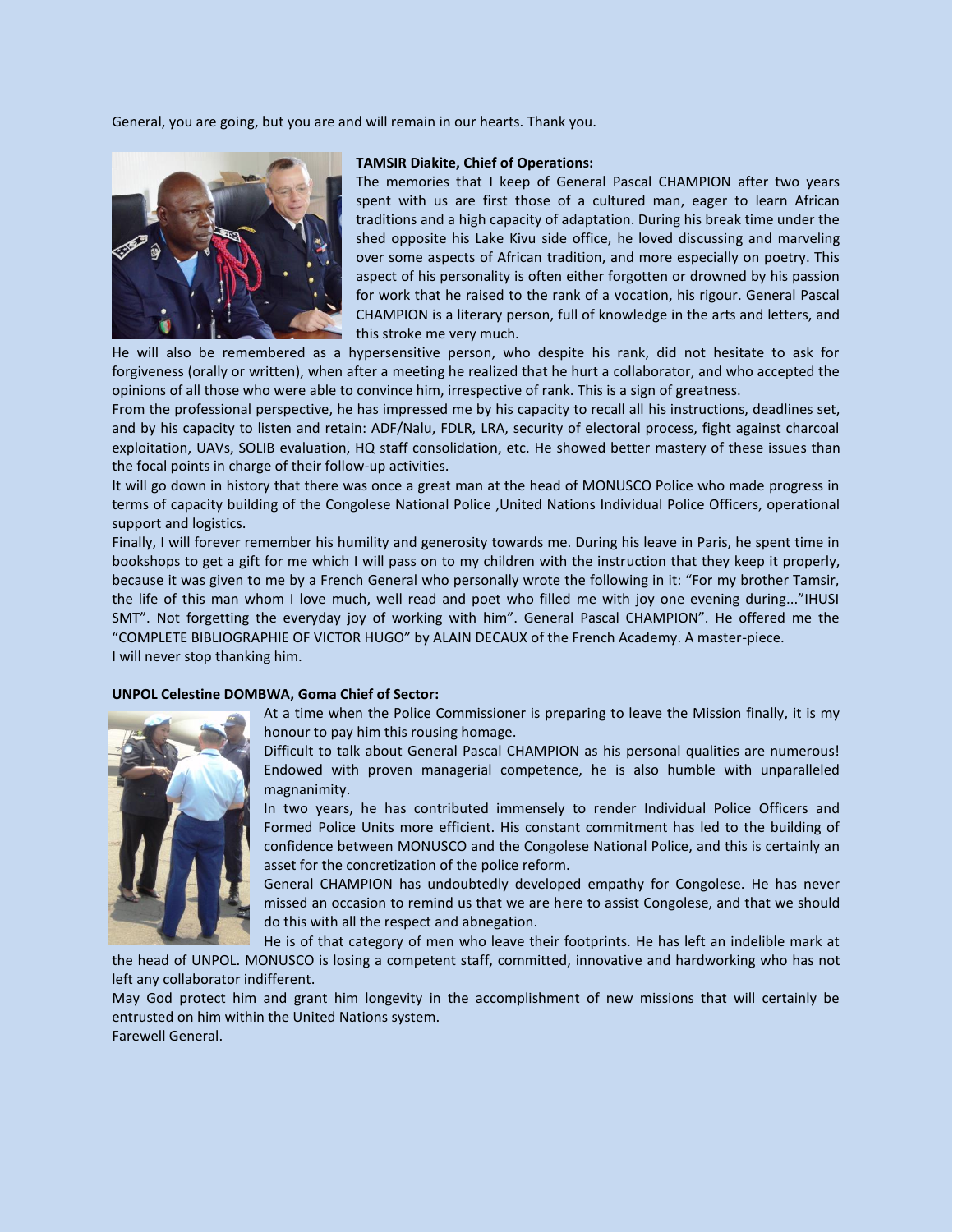#### **ALIMA Coulibaly, UN Security:**



General Pascal Champion is one of those professionals serving with the United Nations system who makes a difference. In his capacity as MONUSCO Police Commissioner, I had the opportunity to work on a daily basis under his supervision from January 2014 to May 2015. I will remember him for his humane character in the discharge of his duties, his relationship with colleagues and partners.

Rigorous, meticulous and endowed with proven professionalism. There are several in the UN system, men and women full of talents who master their jobs, but what is peculiar with General Pascal Champion is his

transcending propensity to put the human being at the center of his actions. He is an altruist in the strict sense of the word, who always wants to carry out his duties in line with the rules and selfless devotion. Sometimes, human interest and the respect of rules can conflict in the course of executing our mission. It is here that the genius comes in, and General Pascal Champion has always had that genius to overcome such difficulties in order to achieve harmony and goals.

He is not someone who surrenders and has always encouraged us to move forward.

Very observant, he is able to detect that someone had a bad night. This is because he cares for the wellbeing of his collaborators. How many supervisors care about the peace of their collaborators and ready to address the least of their personal problems? I had the opportunity to benefit from the exceptional bounty of this kind-hearted man.

General Champion is not only a boss, but a real manager who instilled a new dynamism in human relations in the MONUSCO Police Component. Once every month, he invited his close collaborators for diner in what came to be christened "SMT IHUSI". These convivial moments were an occasion to break off from professional constraints in favour of a more family get together for informal discussions and jokes. This has contributed a great deal in strengthening relations amongst colleagues and giving fresh impetus for individual output.

In conclusion, General Pascal Champion is a great chief, a father and a guardian angel. I will never stop thanking him for all what I learned from him professionally and for what he did to me humanely.